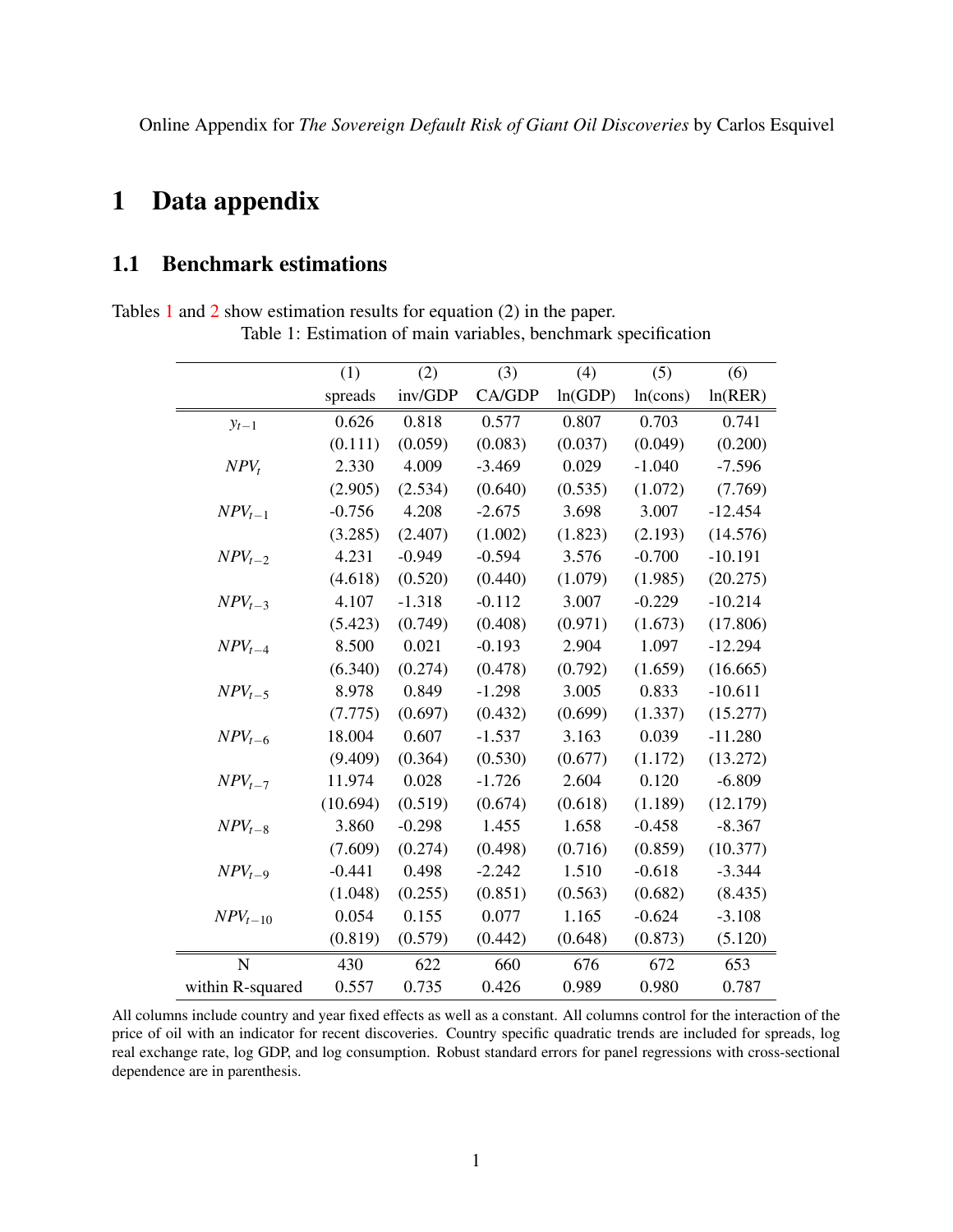The estimated coefficients in Table [1](#page-0-0) are used to construct the impulse-response functions for spreads, investment, the current account, GDP, consumption, and the real exchange rate.<sup>[1](#page-1-1)</sup> Table [2](#page-1-0) presents the point estimates of the coefficients ξ*<sup>s</sup>* related to the interaction between the natural logarithm of the price of oil  $p_{oil,t}$  and the indicator of an oil discovery in  $t - s$  for  $s = 1...10$ .

|                                                             | (1)      | (2)      | (3)      | (4)      | (5)      | (6)     |
|-------------------------------------------------------------|----------|----------|----------|----------|----------|---------|
|                                                             | spreads  | inv/GDP  | CA/GDP   | ln(GDP)  | ln(cons) | ln(RER) |
| $p_{oil,t}$ <sup><math>\mathbb{I}_{disc,i,t-1}</math></sup> | $-0.253$ | 0.000    | 0.001    | 0.001    | 0.003    | 0.009   |
|                                                             | (0.129)  | (0.001)  | (0.002)  | (0.002)  | (0.002)  | (0.008) |
| $p_{oil,t}$ <sup>[</sup> <i>disc,i,t-2</i>                  | $-0.240$ | 0.002    | 0.000    | 0.001    | 0.002    | 0.018   |
|                                                             | (0.169)  | (0.001)  | (0.001)  | (0.001)  | (0.001)  | (0.011) |
| $p_{oil,t}$ <sup><math>\mathbb{I}_{disc,i,t-3}</math></sup> | $-0.143$ | 0.001    | 0.000    | $-0.001$ | 0.000    | 0.008   |
|                                                             | (0.250)  | (0.001)  | (0.001)  | (0.001)  | (0.001)  | (0.006) |
| $p_{oil,t}$ <sup><i>I</i></sup> <i>disc,i,t</i> -4          | $-0.376$ | $-0.001$ | 0.001    | $-0.002$ | 0.002    | 0.010   |
|                                                             | (0.207)  | (0.001)  | (0.001)  | (0.001)  | (0.001)  | (0.008) |
| $p_{oil,t}$ <sup>I</sup> <i>disc,i,t</i> -5                 | $-0.142$ | 0.001    | 0.001    | $-0.002$ | 0.000    | 0.010   |
|                                                             | (0.238)  | (0.001)  | (0.001)  | (0.001)  | (0.001)  | (0.006) |
| $P^{oil,t}$ <sup><i>L</i></sup> disc,i,t-6                  | 0.245    | $-0.002$ | 0.004    | $-0.002$ | $-0.002$ | 0.018   |
|                                                             | (0.600)  | (0.001)  | (0.001)  | (0.002)  | (0.002)  | (0.011) |
| $p_{oil,t}$ <sup><i>I</i></sup> <i>disc,i,t-7</i>           | 0.043    | $-0.001$ | 0.001    | $-0.001$ | 0.000    | 0.008   |
|                                                             | (0.190)  | (0.001)  | (0.001)  | (0.001)  | (0.001)  | (0.009) |
| $P^{oil,t}$ <sup><i>L</i></sup> disc,i,t-8                  | 0.116    | 0.000    | 0.000    | 0.001    | 0.000    | 0.006   |
|                                                             | (0.162)  | (0.001)  | (0.001)  | (0.001)  | (0.001)  | (0.012) |
| $p_{oil,t}$ <sup><i>I</i></sup> <i>disc,i,t</i> -9          | 0.120    | 0.000    | 0.001    | 0.001    | 0.000    | 0.004   |
|                                                             | (0.157)  | (0.001)  | (0.001)  | (0.001)  | (0.001)  | (0.006) |
| $P^{oil,t}$ <sup>ll</sup> disc,i,t-10                       | $-0.430$ | 0.001    | $-0.004$ | 0.002    | 0.000    | 0.003   |
|                                                             | (0.322)  | (0.001)  | (0.001)  | (0.001)  | (0.001)  | (0.004) |

<span id="page-1-0"></span>Table 2: Point estimates of interaction between price of oil and indicators of recent discoveries

Robust standard errors for panel regressions with cross-sectional dependence are in parenthesis.

Note that the coefficients in column (1) are three orders of magnitude larger than those in columns (2) through (5). Similarly, the coefficients in column (6) are also much larger than those in columns (2) through (5). As discussed in the following section, this difference shows how the inclusion of these control variables is relevant for the estimation of the effect of oil discoveries on spreads and the real exchange rate but not for their effect on the rest of the variables.

Table [3](#page-2-0) presents the estimation results for equation (2) in the paper that generate the impulseresponse functions in Figure (4). Column (1) presents the benchmark results, columns (2) and (3)

<span id="page-1-1"></span><sup>&</sup>lt;sup>1</sup> Appendix  $1.3$  shows the details about the estimation of the shares of investment in different sectors.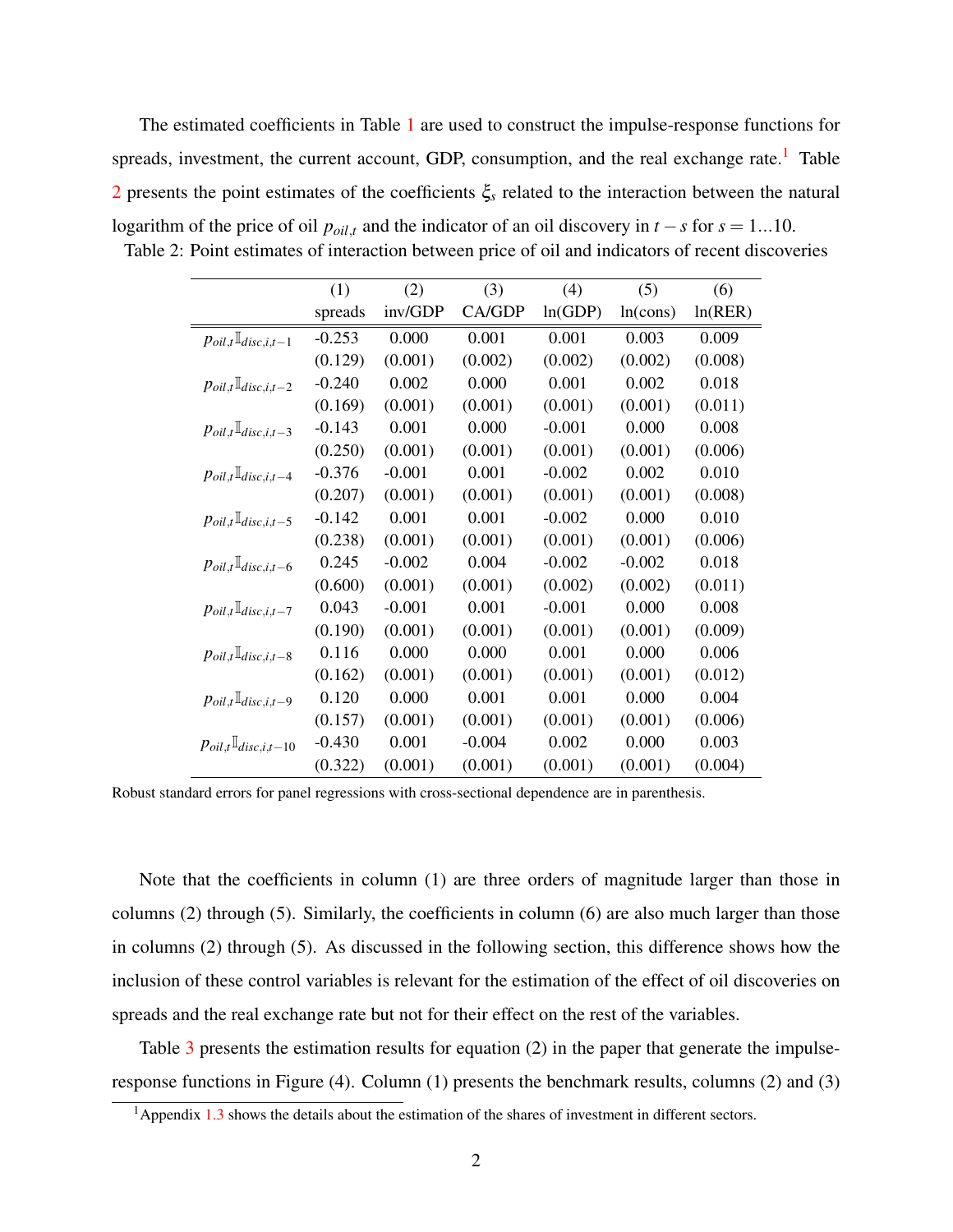<span id="page-2-0"></span>control for contemporaneous and up to ten lags of proved reserves, column (4) presents the results using URR as a measure of the size of a discovery instead of their NPV.

|                  | (1)       | (2)               | (3)                   | (4)         |
|------------------|-----------|-------------------|-----------------------|-------------|
|                  | benchmark | $\log(res_{i,t})$ | $\log(res_{i,t-010})$ | $URR_{i,t}$ |
| $y_{t-1}$        | 0.626     | 0.623             | 0.574                 | 0.575       |
|                  | (0.111)   | (0.110)           | (0.096)               | (0.099)     |
| $NPV_t$          | 2.330     | 2.557             | 3.193                 | $-0.025$    |
|                  | (2.905)   | (2.933)           | (3.559)               | (0.015)     |
| $NPV_{t-1}$      | $-0.756$  | $-0.258$          | 7.043                 | 0.014       |
|                  | (3.285)   | (3.602)           | (7.214)               | (0.015)     |
| $NPV_{t-2}$      | 4.231     | 5.600             | 16.737                | 0.040       |
|                  | (4.618)   | (5.530)           | (12.051)              | (0.038)     |
| $NPV_{t-3}$      | 4.107     | 6.587             | 23.920                | 0.036       |
|                  | (5.423)   | (7.319)           | (17.777)              | (0.024)     |
| $NPV_{t-4}$      | 8.500     | 9.470             | 26.651                | 0.052       |
|                  | (6.340)   | (6.793)           | (17.117)              | (0.028)     |
| $NPV_{t-5}$      | 8.978     | 10.550            | 28.020                | 0.065       |
|                  | (7.775)   | (8.767)           | (19.415)              | (0.045)     |
| $NPV_{t-6}$      | 18.004    | 19.260            | 20.425                | 0.168       |
|                  | (9.409)   | (9.288)           | (6.009)               | (0.051)     |
| $NPV_{t-7}$      | 11.974    | 12.760            | 8.433                 | 0.099       |
|                  | (10.694)  | (11.126)          | (11.391)              | (0.062)     |
| $NPV_{t-8}$      | 3.860     | 4.176             | $-0.171$              | 0.041       |
|                  | (7.609)   | (8.100)           | (7.679)               | (0.040)     |
| $NPV_{t-9}$      | $-0.441$  | $-0.563$          | $-1.187$              | 0.039       |
|                  | (1.048)   | (1.045)           | (1.138)               | (0.034)     |
| $NPV_{t-10}$     | 0.054     | 0.026             | $-0.369$              | 0.039       |
|                  | (0.819)   | (0.824)           | (0.851)               | (0.031)     |
| N                | 430       | 421               | 383                   | 388         |
| within R-squared | 0.556     | 0.561             | 0.600                 | 0.611       |

Table 3: Regressions for spreads, main variables, benchmark and robustness

All columns include country and year fixed effects as well as a constant and country specific quadratic trends. All columns control for the interaction of the price of oil with an indicator for recent discoveries. Robust standard errors for panel regressions with cross-sectional dependence are in parenthesis.

Table [\(4\)](#page-3-0) below shows the estimated coefficients for proved reserves and their lags.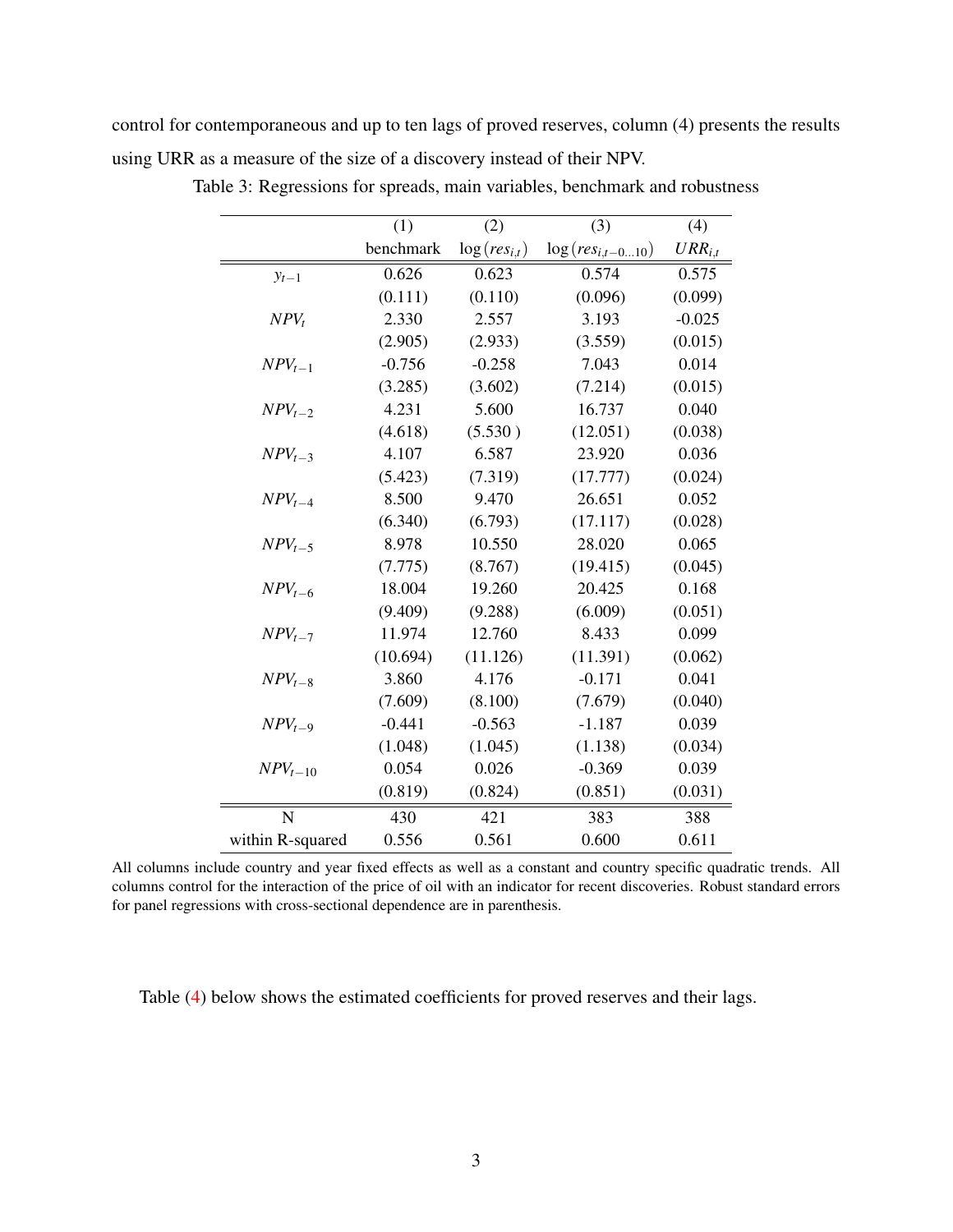<span id="page-3-0"></span>

|                      | (1)       | (2)               | (3)                   | (4)         |
|----------------------|-----------|-------------------|-----------------------|-------------|
|                      | benchmark | $\log(res_{i,t})$ | $\log(res_{i,t-010})$ | $URR_{i,t}$ |
| $\log(res_{i,t})$    |           | 0.008             | 0.0251                | 0.023       |
|                      |           | (0.015)           | (0.015)               | (0.012)     |
| $\log(res_{i,t-1})$  |           |                   | 0.014                 | 0.012       |
|                      |           |                   | (0.011)               | (0.009)     |
| $\log(res_{i,t-2})$  |           |                   | 0.011                 | 0.016       |
|                      |           |                   | (0.012)               | (0.012)     |
| $\log(res_{i,t-3})$  |           |                   | 0.011                 | 0.008       |
|                      |           |                   | (0.009)               | (0.007)     |
| $\log(res_{i,t-4})$  |           |                   | 0.006                 | 0.007       |
|                      |           |                   | (0.010)               | (0.010)     |
| $\log(res_{i,t-5})$  |           |                   | 0.017                 | 0.015       |
|                      |           |                   | (0.013)               | (0.012)     |
| $\log(res_{i,t-6})$  |           |                   | 0.020                 | 0.022       |
|                      |           |                   | (0.015)               | (0.015)     |
| $\log(res_{i,t-7})$  |           |                   | $-0.004$              | $-0.004$    |
|                      |           |                   | (0.018)               | (0.018)     |
| $\log(res_{i,t-8})$  |           |                   | $-0.017$              | $-0.013$    |
|                      |           |                   | (0.013)               | (0.013)     |
| $\log(res_{i,t-9})$  |           |                   | $-0.009$              | $-0.010$    |
|                      |           |                   | (0.006)               | (0.006)     |
| $\log(res_{i,t-10})$ |           |                   | 0.001                 | 0.002       |
|                      |           |                   | (0.006)               | (0.006)     |

Table 4: Effect of reserves, point estimates

Robust standard errors for panel regressions with cross-sectional dependence are in parenthesis.

## 1.2 Estimations without interaction control variables

Table [5](#page-4-0) shows the estimation results for the following regression:

$$
y_{i,t} = \rho y_{i,t-1} + \sum_{s=0}^{10} \psi_s N P V_{i,t-s} + \alpha_i + \mu_t + \varepsilon_{i,t}
$$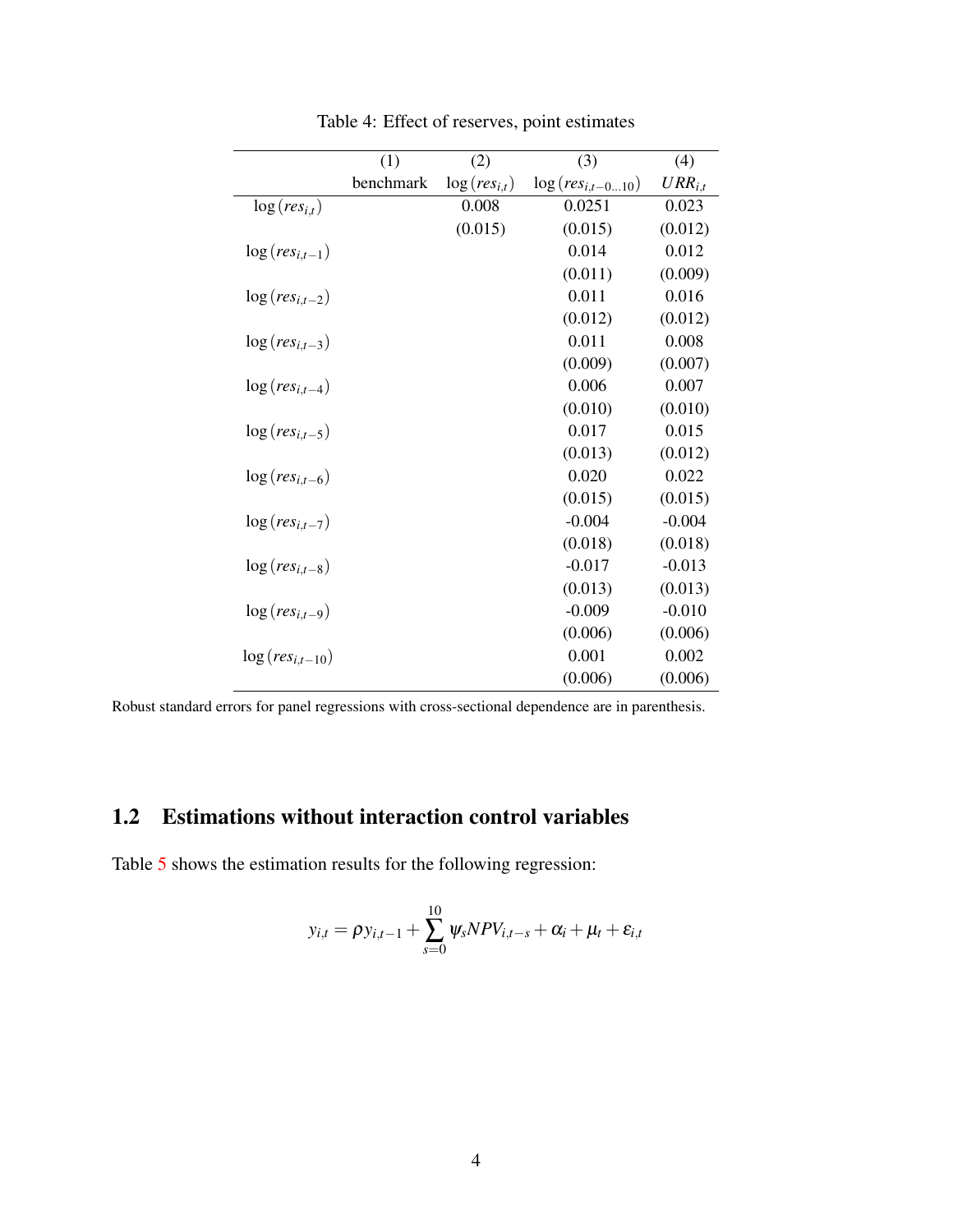<span id="page-4-0"></span>

|                  | (1)      | (2)      | (3)      | (4)     | (5)      | (6)      |
|------------------|----------|----------|----------|---------|----------|----------|
|                  | spreads  | inv/GDP  | CA/GDP   | ln(GDP) | ln(cons) | ln(RER)  |
| $y_{t-1}$        | 0.621    | 0.820    | 0.582    | 0.807   | 0.701    | 0.744    |
|                  | (0.118)  | (0.060)  | (0.084)  | (0.036) | (0.050)  | (0.197)  |
| $NPV_t$          | $-1.491$ | 3.937    | $-3.600$ | 0.262   | $-1.078$ | $-8.304$ |
|                  | (2.799)  | (2.479)  | (0.551)  | (0.620) | (1.030)  | (7.972)  |
| $NPV_{t-1}$      | $-7.769$ | 4.050    | $-2.082$ | 4.394   | 0.996    | $-6.185$ |
|                  | (4.155)  | (2.110)  | (0.962)  | (1.780) | (1.921)  | (10.852) |
| $NPV_{t-2}$      | $-6.075$ | $-0.776$ | $-0.437$ | 3.995   | $-1.465$ | $-2.295$ |
|                  | (4.680)  | (0.410)  | (0.357)  | (1.066) | (2.013)  | (15.110) |
| $NPV_{t-3}$      | $-5.349$ | $-1.176$ | 0.135    | 3.183   | $-0.900$ | $-3.170$ |
|                  | (4.502)  | (0.646)  | (0.311)  | (0.947) | (1.733)  | (13.035) |
| $NPV_{t-4}$      | $-3.212$ | $-0.044$ | 0.066    | 2.878   | 0.264    | $-5.286$ |
|                  | (5.341)  | (0.157)  | (0.374)  | (0.781) | (1.597)  | (12.029) |
| $NPV_{t-5}$      | $-1.386$ | 1.022    | $-0.992$ | 2.833   | 0.228    | $-3.368$ |
|                  | (6.427)  | (0.682)  | (0.267)  | (0.671) | (1.382)  | (10.805) |
| $NPV_{t-6}$      | 25.514   | 0.363    | $-0.756$ | 2.574   | $-0.079$ | $-4.525$ |
|                  | (13.036) | (0.398)  | (0.390)  | (0.657) | (1.219)  | (9.186)  |
| $NPV_{t-7}$      | 15.521   | $-0.243$ | $-1.071$ | 2.045   | 0.038    | $-0.994$ |
|                  | (7.267)  | (0.491)  | (0.569)  | (0.546) | (1.223)  | (8.519)  |
| $NPV_{t-8}$      | 4.411    | $-0.498$ | 2.107    | 1.330   | $-0.469$ | $-3.264$ |
|                  | (6.384)  | (0.190)  | (0.434)  | (0.629) | (0.913)  | (6.231)  |
| $NPV_{t-9}$      | $-0.975$ | 0.245    | $-1.665$ | 1.421   | $-0.616$ | 0.151    |
|                  | (1.131)  | (0.171)  | (0.763)  | (0.519) | (0.743)  | (5.719)  |
| $NPV_{t-10}$     | $-0.457$ | 0.237    | $-0.147$ | 1.353   | $-0.652$ | $-1.228$ |
|                  | (0.522)  | (0.634)  | (0.567)  | (0.617) | (0.866)  | (3.235)  |
| $\mathbf N$      | 430      | 622      | 660      | 676     | 672      | 653      |
| within R-squared | 0.545    | 0.731    | 0.414    | 0.989   | 0.980    | 0.786    |

Table 5: Estimation of main variables, no interaction term

All columns include country and year fixed effects as well as a constant. Country specific quadratic trends are included for spreads, log real exchange rate, log GDP, and log consumption. Robust standard errors for panel regressions with cross-sectional dependence are in parenthesis.

That is, equation 2 without controlling for the interaction between the price of oil and indicators for recent discoveries. Comparing the results shown in Table [5](#page-4-0) with those from Table [1](#page-0-0) it is clear that the interaction controls are of very little consequence for all regressions except for those regarding spreads and the real exchange rate.

To illustrate this point even further, Figures [1,](#page-5-0) [2,](#page-6-0) and [3](#page-7-1) show the impulse-response functions constructed with the point estimates from Table [5.](#page-4-0)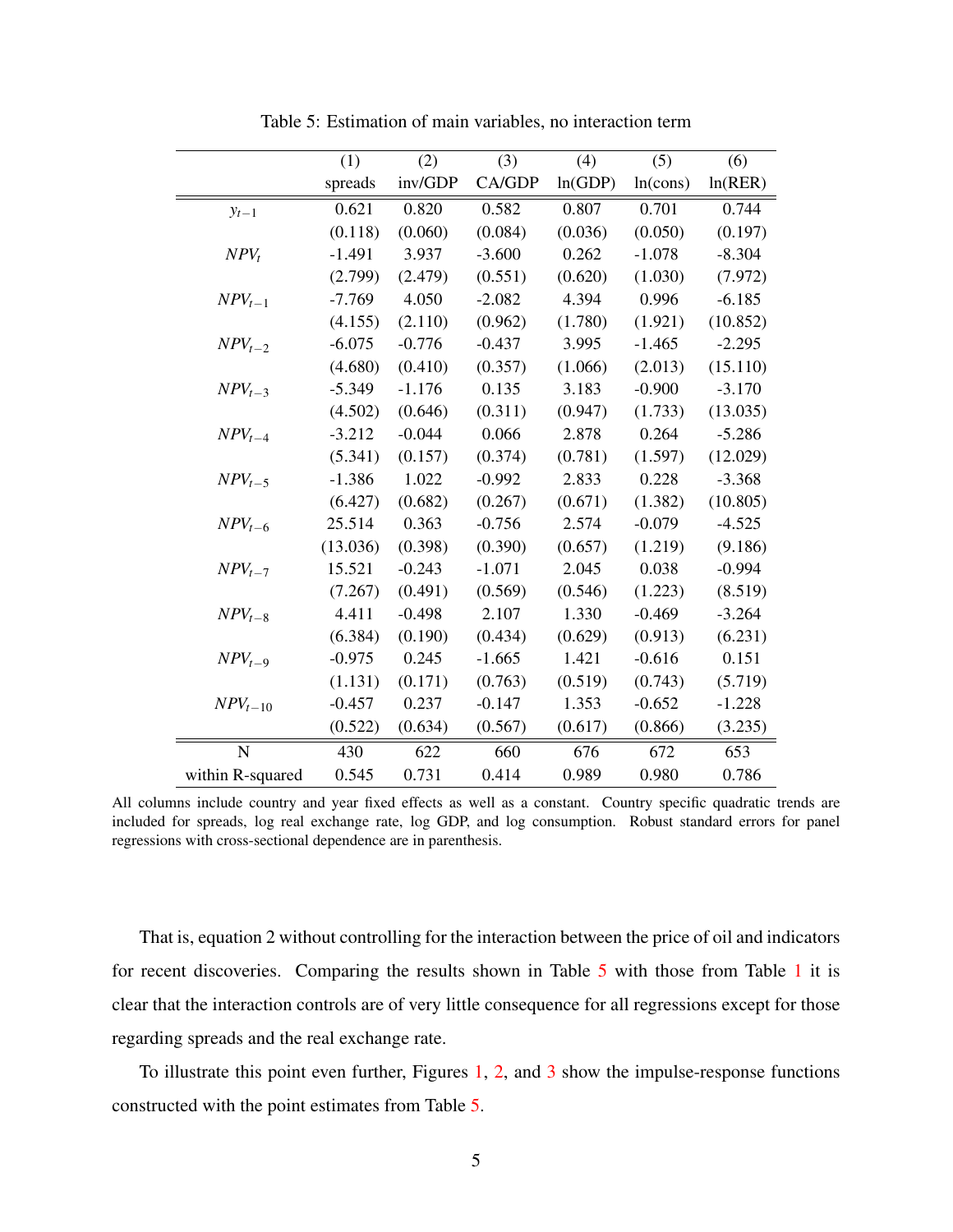

<span id="page-5-1"></span><span id="page-5-0"></span>Figure 1: Impact of giant oil discoveries on macroeconomic aggregates, no interaction term

Impulse response to an oil discovery with net present value equal to 4.5 percent of GDP, which is the median size of discoveries in the sample. The dotted lines indicate 90 percent confidence intervals based on a [Driscoll and Kraay](#page-16-0) [\(1998\)](#page-16-0) estimation of standard errors, which yields standard error estimates that are robust to general forms of spatial and temporal clustering.

As is clear from comparing Figure [1](#page-5-0) above with Figure 2 in the paper, the impulse-response functions of investment, the current account, GDP, and consumption remain virtually unchanged if we exclude the interaction controls. By comparing Figure [2](#page-6-0) below with Figure 3 in the paper, we can observe that the impact of oil discoveries on the dynamics of spreads is sensitive to the inclusion of these interaction controls.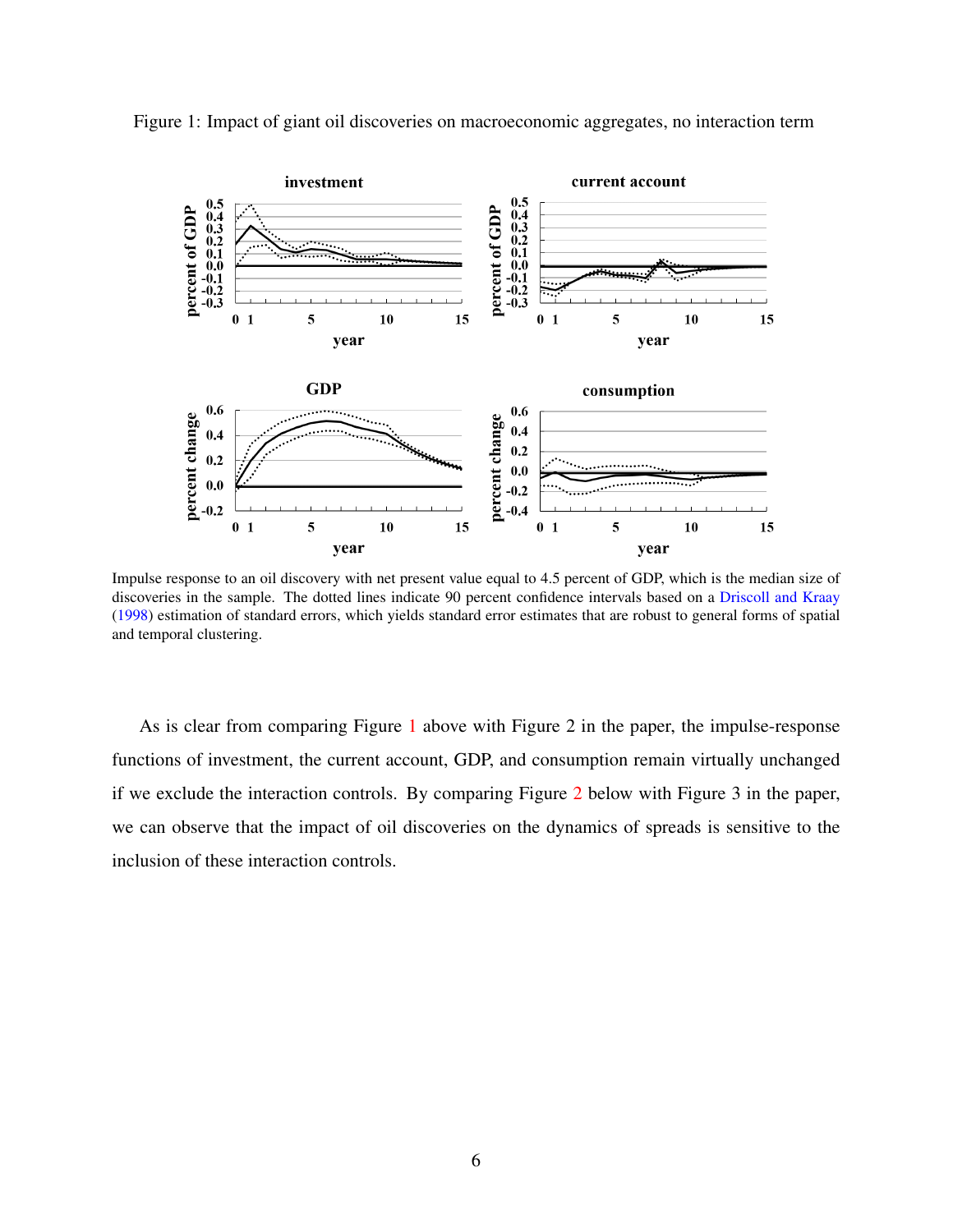<span id="page-6-1"></span><span id="page-6-0"></span>Figure 2: Impact of giant oil discoveries on spreads, no interaction term



Impulse response to an oil discovery with net present value equal to 4.5 percent of GDP, which is the median size of discoveries in the sample. The dotted lines indicate 90 percent confidence intervals based on a [Driscoll and Kraay](#page-16-0) [\(1998\)](#page-16-0) estimation of standard errors, which yields standard error estimates that are robust to general forms of spatial and temporal clustering.

In both cases, with and without the interaction controls, the change in spreads peaks in the seventh year after a discovery at around 5 percentage points. However, in the benchmark specification spreads steadily increase in the years following a discovery, while in the specification that excludes the interaction controls spreads first decrease during the first five years and then increase. These differences are expected considering the sign of the coefficients reported in column (1) of Table [2.](#page-1-0) These coefficients are negative for  $p_{oil,t} \mathbb{I}_{disc,i,t-s}$  for  $s = 1...5$ , which implies that the coefficients of *NPV*<sub>*i*, $t-s$ </sub> for  $s = 1...5$  are biased downward when the interaction terms are omitted.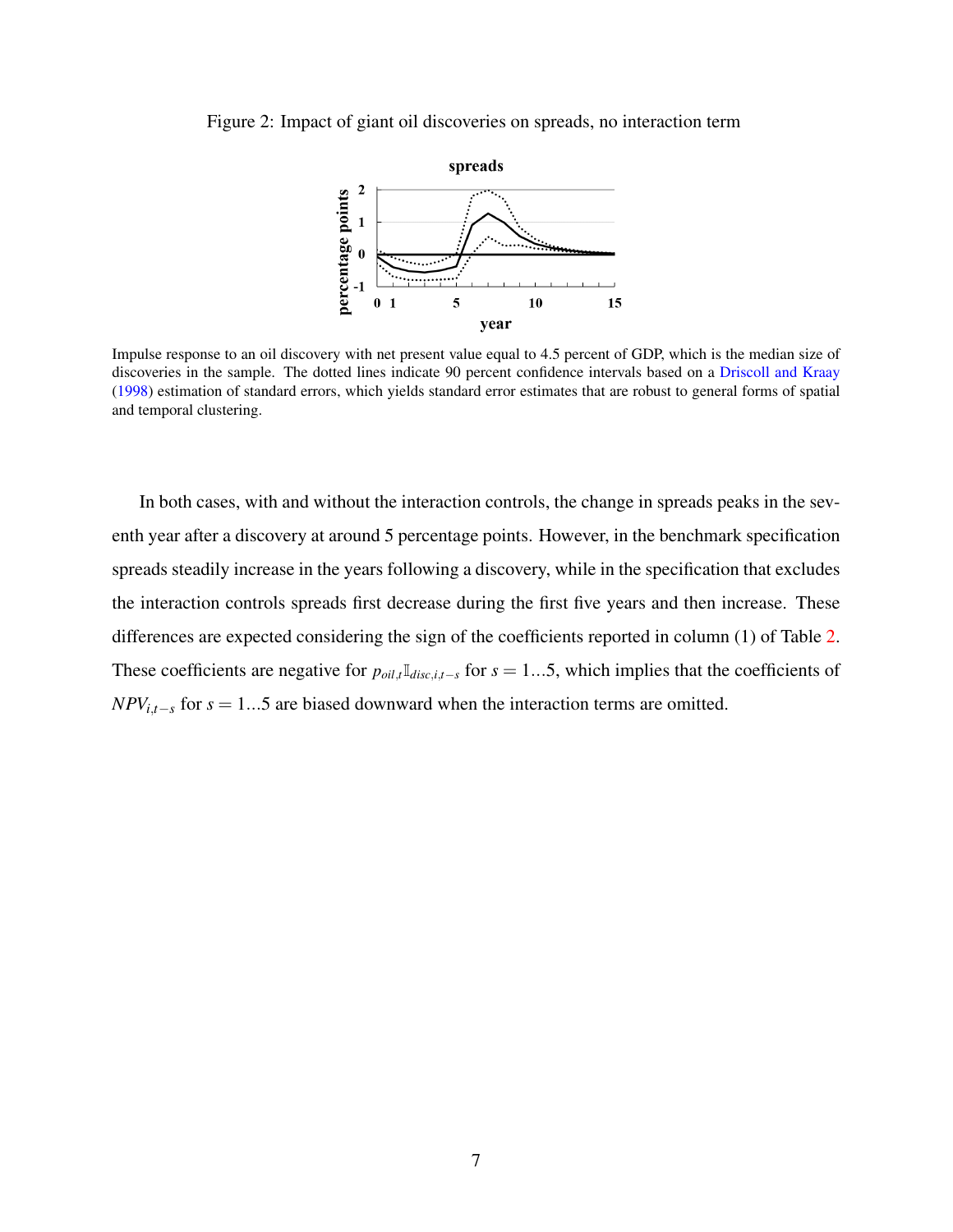

<span id="page-7-3"></span><span id="page-7-1"></span>Figure 3: Impact of giant oil discoveries on sectoral investment and the RER, no interaction term

Impulse response to an oil discovery with net present value equal to 4.5 percent of GDP, which is the median size of discoveries in the sample. The dotted lines indicate 90 percent confidence intervals based on a [Driscoll and Kraay](#page-16-0) [\(1998\)](#page-16-0) estimation of standard errors, which yields standard error estimates that are robust to general forms of spatial and temporal clustering.

Figure [3](#page-7-1) presents the impulse-response functions of the real exchange rate and the shares of total investment that go into manufacturing, commodities, and non-traded sectors for the estimations that do not consider the interaction controls. As is clear by comparing Figure [3](#page-7-1) above with Figure 4 in the paper, only the response of the real exchange rate is affected by the omission.<sup>[2](#page-7-2)</sup> Given the sign of the coefficients reported in column (6) of Table [2,](#page-1-0) the coefficients of  $NPV_{i,t-s}$  for  $s = 1...10$ are biased upward when the interaction terms are omitted.

#### <span id="page-7-0"></span>1.3 The effect of oil discoveries on investment shares by sector

This Section provides details on the estimation of the effect of oil discoveries on the share of total investment in manufactures, commodities, and non-traded sectors. These estimates consider 47

<span id="page-7-2"></span><sup>&</sup>lt;sup>[2](#page-1-0)</sup>Note how the coefficients in column (6) of Table  $2$  are much larger than the coefficients reported in Table  $8$ .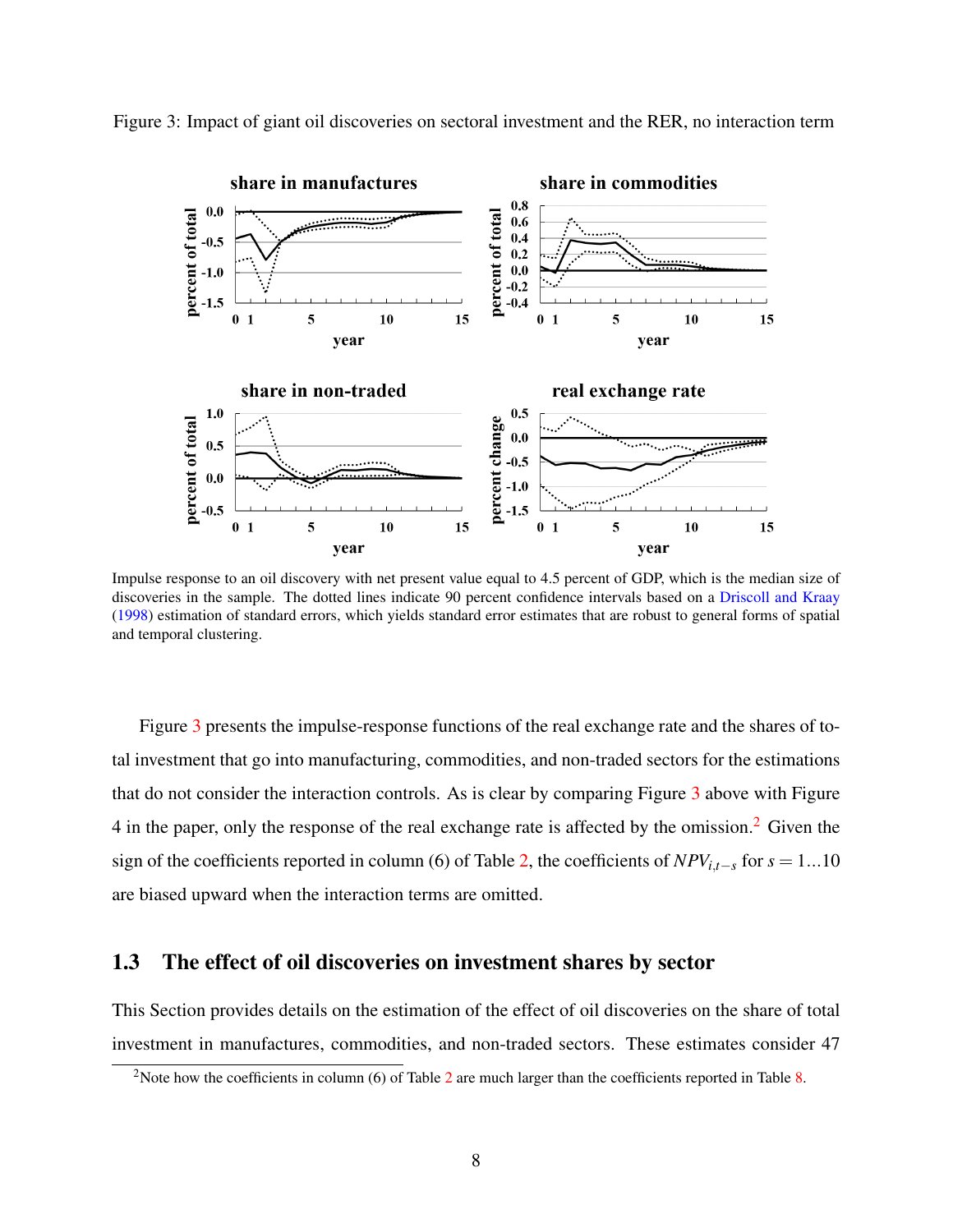countries for which sectoral investment data for the period  $1993-2012$  $1993-2012$  $1993-2012$  are available.<sup>3</sup>

<span id="page-8-1"></span>The data of investment by sector are from the National Accounts Official Country Data collected by the United Nations following the International Standard Industrial Clasification, Revision 3 (ISIC Rev. 3). It considers investment per country for 11 sub-items. Table [6](#page-8-1) summarizes the subitems and how I classify them into non-traded, manufacturing, and commodities.

| sub-item                                              | clasification |
|-------------------------------------------------------|---------------|
| Agriculture, hunting, forestry; fishing (A+B)         | commodities   |
| Mining and quarrying $(C)$                            | commodities   |
| Manufacturing (D)                                     | manufacturing |
| Electricity, gas and water supply (E)                 | non-traded    |
| Construction (F)                                      | non-traded    |
| Wholesale retail; hotels and restaurants (G+H)        | non-traded    |
| Transport, storage and communications (I)             | non-traded    |
| Financial intermediation; real estate $(J+K)$         | non-traded    |
| Public administration; compulsory social security (L) | non-traded    |
| Education; health and social work; other $(M+N+O)$    | non-traded    |
| Private households with employed persons (P)          | non-traded    |

Table 6: Industry classification

Tables [7](#page-9-0) and [8](#page-10-0) show the estimation results for equation (2) in the paper. The estimated coefficients in Table [7](#page-9-0) are used to construct the impulse-response functions for the shares of total investment that go into manufacturing, commodities, and non-traded sectors reported in Figure 4 in the paper.

<span id="page-8-0"></span><sup>3</sup>These countries are Armenia, Australia, Austria, Azerbaijan, Belarus, Belgium, Botswana, Canada, Cyprus, Denmark, Estonia, Finland, France, Germany, Greece, Hungary, Iceland, Ireland, Italy, Kuwait, Latvia, Lithuania, Luxembourg, Malta, Mauritius, Mexico, Namibia, Netherlands, New Zealand, Norway, Oman, Pakistan, Poland, Portugal, Qatar, Saudi Arabia, Slovenia, South Africa, Spain, Sweden, Syrian Arab Republic, Tunisia, Ukraine, United Arab Emirates, United Kingdom, United States, and Uruguay.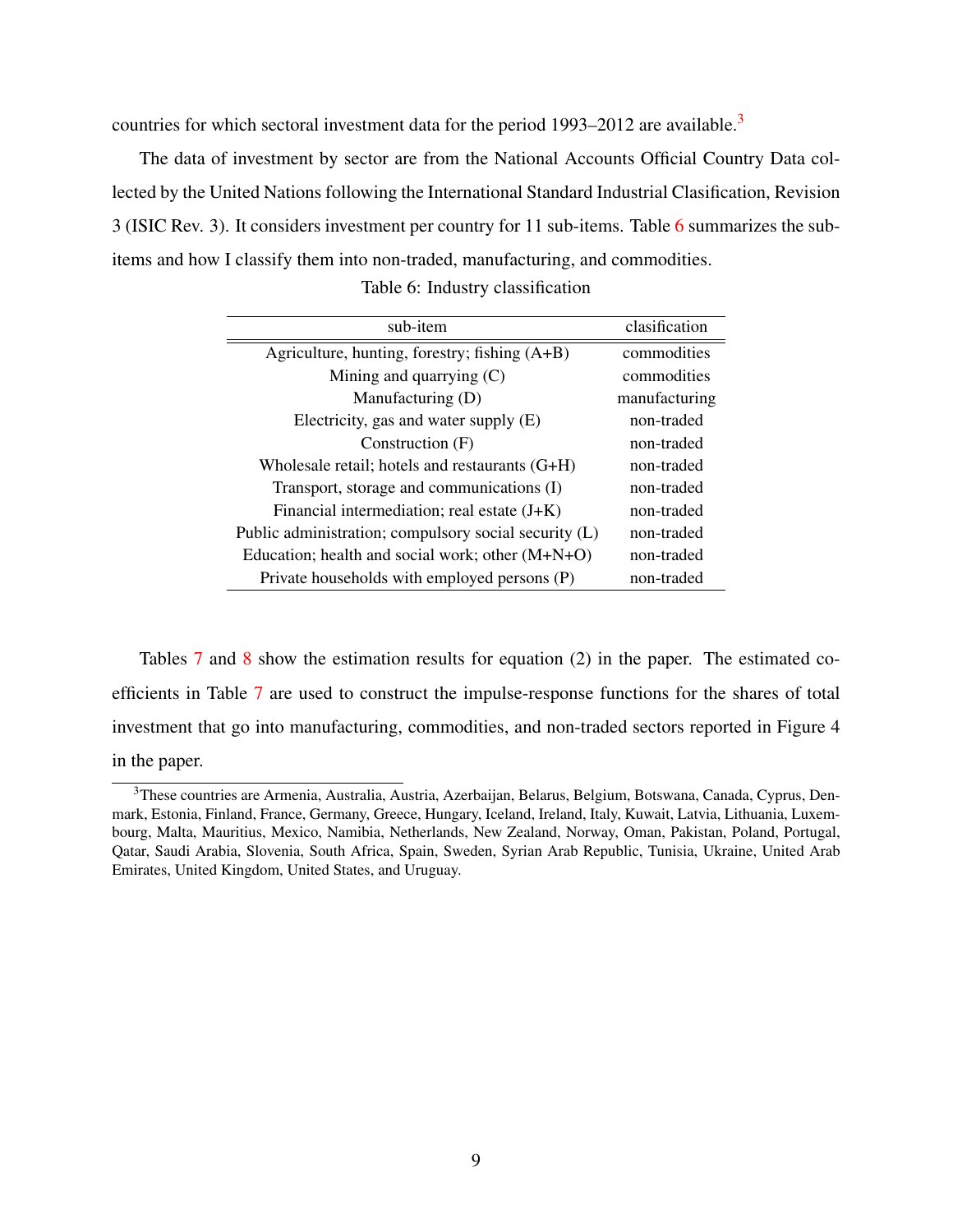|                  | (1)        | (2)           | (3)         |
|------------------|------------|---------------|-------------|
|                  | non-traded | manufacturing | commodities |
| $y_{t-1}$        | 0.545      | 0.499         | 0.520       |
|                  | (0.037)    | (0.071)       | (0.113)     |
| $NPV_t$          | 9.306      | $-10.222$     | 0.475       |
|                  | (4.895)    | (5.570)       | (1.949)     |
| $NPV_{t-1}$      | 6.289      | $-4.746$      | $-1.529$    |
|                  | (5.362)    | (6.327)       | (1.772)     |
| $NPV_{t-2}$      | 6.789      | $-15.227$     | 7.059       |
|                  | (8.062)    | (10.547)      | (5.725)     |
| $NPV_{t-3}$      | $-0.594$   | $-2.491$      | 3.065       |
|                  | (1.214)    | (1.212)       | (0.435)     |
| $NPV_{t-4}$      | $-1.577$   | $-1.854$      | 3.431       |
|                  | (1.180)    | (1.248)       | (0.604)     |
| $NPV_{t-5}$      | $-1.822$   | $-1.883$      | 3.758       |
|                  | (1.153)    | (1.247)       | (0.788)     |
| $NPV_{t-6}$      | 1.887      | $-1.884$      | 0.072       |
|                  | (1.128)    | (1.250)       | (0.850)     |
| $NPV_{t-7}$      | 2.983      | $-2.014$      | $-0.967$    |
|                  | (1.151)    | (1.214)       | (0.534)     |
| $NPV_{t-8}$      | 1.511      | $-1.984$      | 0.407       |
|                  | (1.232)    | (1.235)       | (0.319)     |
| $NPV_{t-9}$      | 1.763      | $-1.827$      | 0.014       |
|                  | (1.445)    | (1.394)       | (0.407)     |
| $NPV_{t-10}$     | 1.528      | $-1.750$      | 0.152       |
|                  | (1.272)    | (1.261)       | (0.564)     |
| N                | 569        | 569           | 569         |
| within R-squared | 0.522      | 0.414         | 0.461       |

<span id="page-9-0"></span>Table 7: Estimation results of investment shares, benchmark specification

Table [8](#page-10-0) presents the point estimates of the coefficients ξ*<sup>s</sup>* of the interaction between the natural logarithm of the price of oil  $p_{oil,t}$  and the indicator of an oil discovery in  $t - s$  for  $s = 1...10$ .

All columns include country and year fixed effects as well as a constant. All columns control for the interaction of the price of oil with an indicator for recent discoveries. Robust standard errors for panel regressions with cross-sectional dependence are in parenthesis.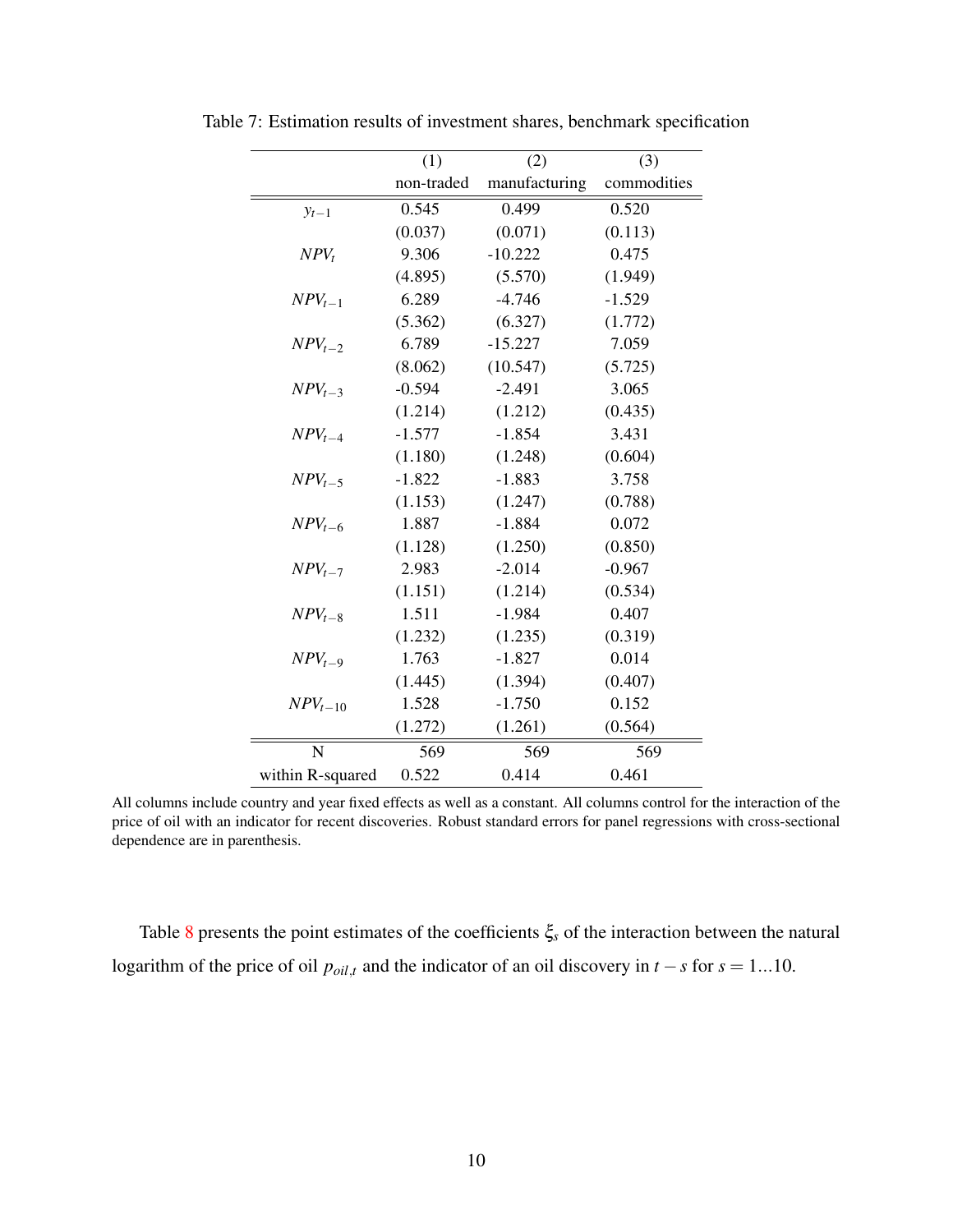|                                                             | (1)        | (2)           | (3)         |
|-------------------------------------------------------------|------------|---------------|-------------|
|                                                             | non-traded | manufacturing | commodities |
| $p_{oil,t}$ <sup><math>\mathbb{I}_{disc,i,t-1}</math></sup> | $-0.002$   | 0.002         | 0.000       |
|                                                             | (0.003)    | (0.002)       | (0.002)     |
| $p_{oil,t}$ <sup>[<i>l</i></sup> disc,i,t-2                 | $-0.001$   | 0.001         | 0.000       |
|                                                             | (0.001)    | (0.002)       | (0.002)     |
| $p_{oil,t}$ <sup><math>\mathbf{I}_{disc,i,t-3}</math></sup> | $-0.002$   | 0.003         | $-0.001$    |
|                                                             | (0.003)    | (0.001)       | (0.003)     |
| $p_{oil,t}$ <sup><math>\mathbb{I}_{disc,i,t-4}</math></sup> | 0.002      | 0.001         | $-0.003$    |
|                                                             | (0.002)    | (0.001)       | (0.001)     |
| $p_{oil,t}$ <sup>[<i>l</i></sup> disc,i,t-5                 | 0.002      | 0.000         | $-0.001$    |
|                                                             | (0.002)    | (0.002)       | (0.002)     |
| $p_{oil,t}$ <sup><i>I</i></sup> <i>disc,i,t</i> -6          | $-0.001$   | 0.000         | 0.001       |
|                                                             | (0.001)    | (0.001)       | (0.001)     |
| $p_{oil,t}$ <sup><math>\mathbb{I}_{disc,i,t-7}</math></sup> | $-0.003$   | 0.003         | 0.001       |
|                                                             | (0.002)    | (0.004)       | (0.002)     |
| $p_{oil,t}$ <sup><math>\mathbb{I}_{disc,i,t-8}</math></sup> | $-0.001$   | 0.000         | 0.002       |
|                                                             | (0.002)    | (0.002)       | (0.001)     |
| $p_{oil,t}$ <sup>[<i>l</i></sup> disc,i,t-9                 | 0.001      | $-0.005$      | 0.004       |
|                                                             | (0.002)    | (0.001)       | (0.001)     |
| $p_{oil,t}$ <sup>[<i>l</i></sup> disc,i,t-10                | $-0.001$   | 0.001         | 0.000       |
|                                                             | (0.001)    | (0.001)       | (0.002)     |

<span id="page-10-0"></span>Table 8: Point estimates of interaction between price of oil and indicators of recent discoveries

Robust standard errors for panel regressions with cross-sectional dependence are in parenthesis.

Finally, Table [9](#page-11-0) shows the estimation results for the following regression:

$$
y_{i,t} = \rho y_{i,t-1} + \sum_{s=0}^{10} \psi_s N P V_{i,t-s} + \alpha_i + \mu_t + \varepsilon_{i,t}
$$

that is the same as equation (2) but without controlling for the interaction between the price of oil and indicators for recent discoveries.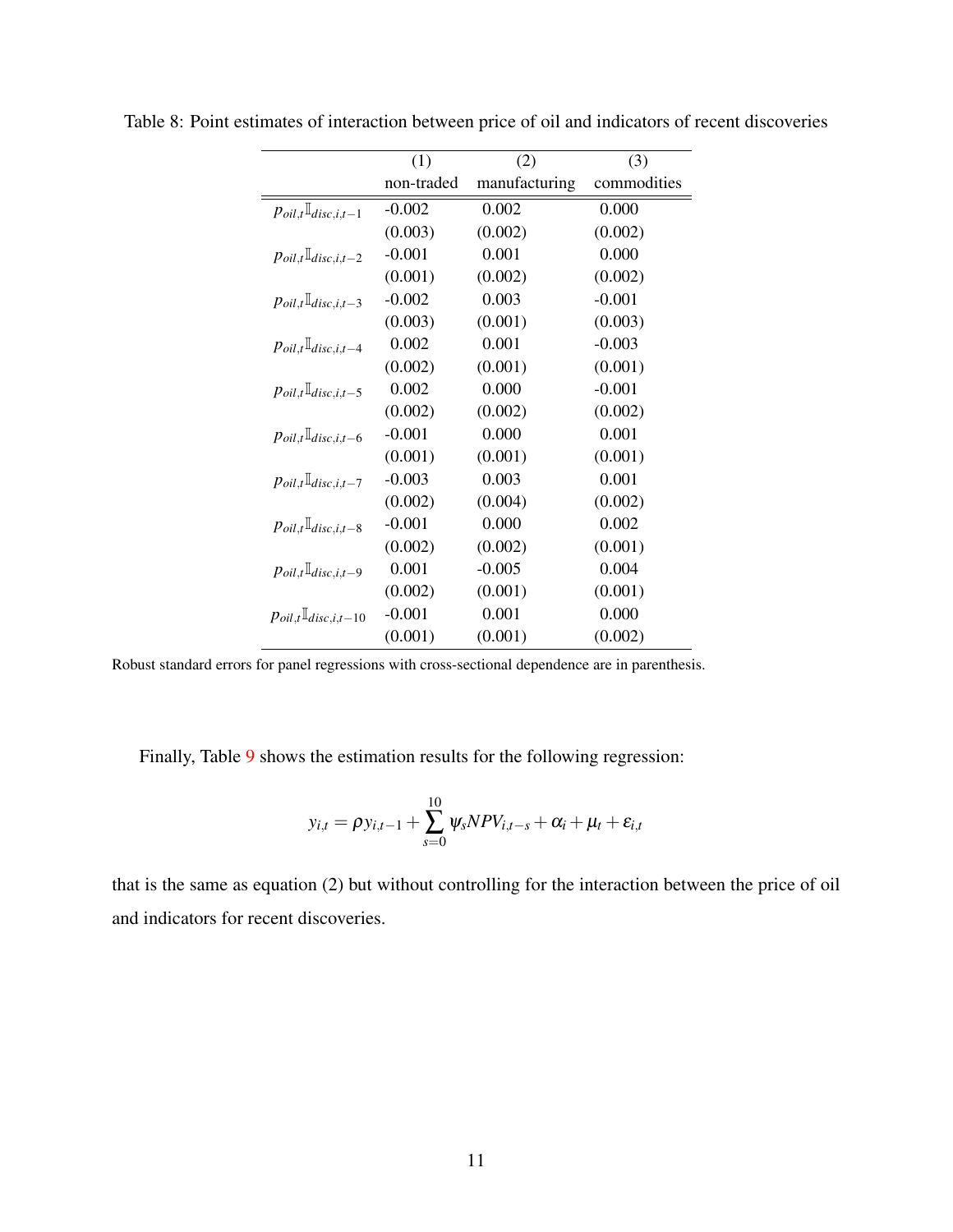|                  | (1)        | (2)           | (3)         |
|------------------|------------|---------------|-------------|
|                  | non-traded | manufacturing | commodities |
| $y_{t-1}$        | 0.551      | 0.496         | 0.533       |
|                  | (0.036)    | (0.069)       | (0.112)     |
| $NPV_t$          | 8.047      | $-9.735$      | 1.098       |
|                  | (4.220)    | (5.216)       | (1.844)     |
| $NPV_{t-1}$      | 4.418      | $-3.351$      | $-1.191$    |
|                  | (4.909)    | (5.912)       | (2.252)     |
| $NPV_{t-2}$      | 3.654      | $-13.469$     | 8.607       |
|                  | (7.419)    | (7.988)       | (3.840)     |
| $NPV_{t-3}$      | $-0.958$   | $-2.228$      | 3.184       |
|                  | (1.087)    | (1.254)       | (0.483)     |
| $NPV_{t-4}$      | $-1.598$   | $-1.734$      | 3.280       |
|                  | (1.052)    | (1.233)       | (0.638)     |
| $NPV_{t-5}$      | $-1.868$   | $-1.909$      | 3.765       |
|                  | (1.024)    | (1.234)       | (0.763)     |
| $NPV_{t-6}$      | 1.614      | $-1.871$      | 0.264       |
|                  | (1.009)    | (1.247)       | (0.874)     |
| $NPV_{t-7}$      | 2.437      | $-1.734$      | $-0.744$    |
|                  | (1.057)    | (1.302)       | (0.618)     |
| $NPV_{t-8}$      | 1.175      | $-2.000$      | 0.757       |
|                  | (1.055)    | (1.166)       | (0.326)     |
| $NPV_{t-9}$      | 1.683      | $-2.453$      | 0.720       |
|                  | (1.251)    | (1.298)       | (0.367)     |
| $NPV_{t-10}$     | 1.268      | $-1.705$      | 0.318       |
|                  | (1.178)    | (1.396)       | (0.526)     |
| N                | 569        | 569           | 569         |
| within R-squared | 0.514      | 0.398         | 0.449       |

<span id="page-11-0"></span>Table 9: Estimation results of investment shares, no interaction term

All regressions include country and year fixed effects as well as a constant. Robust standard errors for panel regressions with cross-sectional dependence are in parenthesis.

## 2 Responses from counterfactual cases

#### 2.1 Same-volatility case

This is the case where the calibration is as in the benchmark but the price of oil follows the same stochastic process as productivity (i.e.  $\rho_{oil} = \rho_z$  and  $\sigma_{oil} = \sigma_z$ .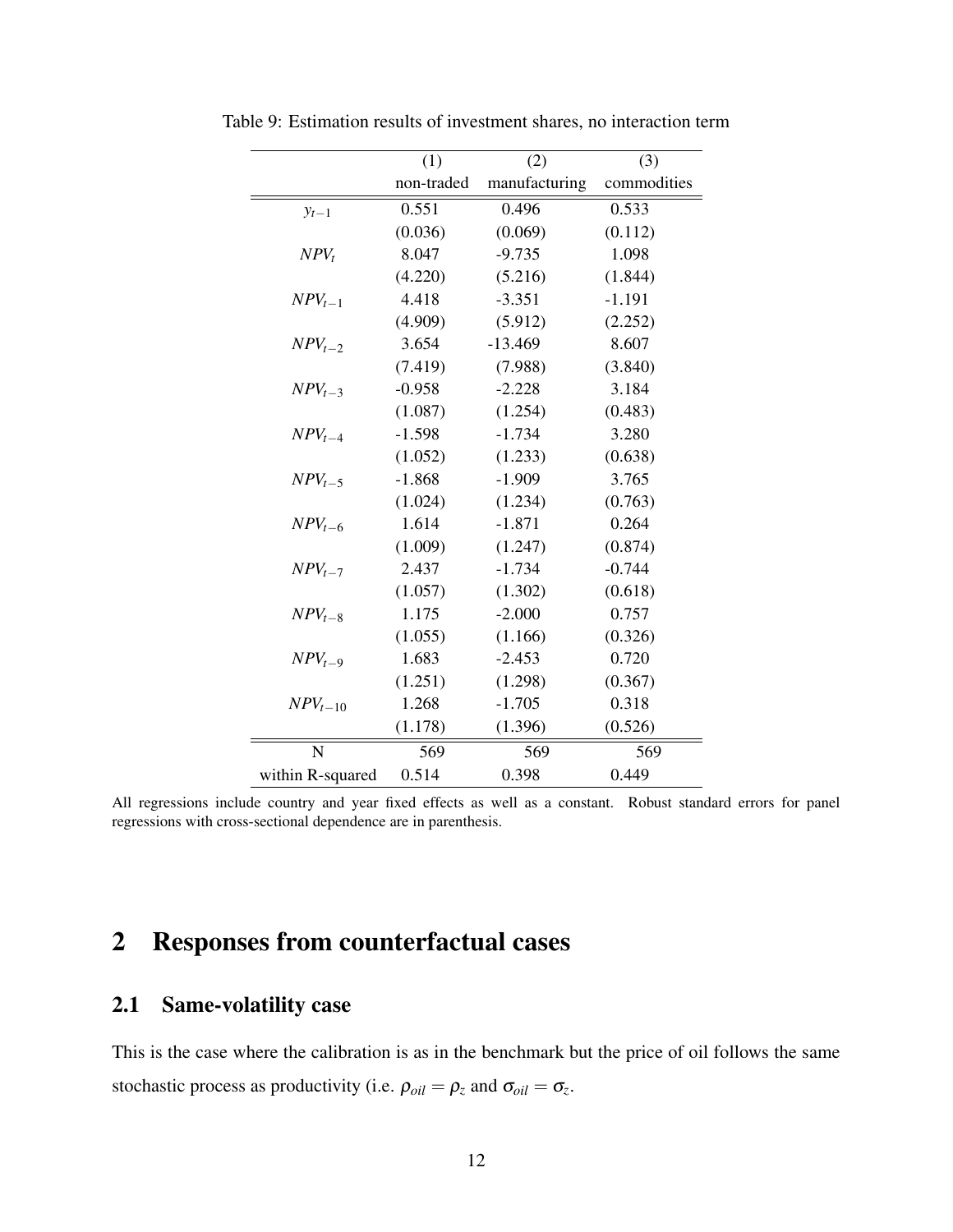

The solid blue lines correspond to the data. The dotted orange lines correspond to the model. To compute the model responses I consider 1000 economies in their ergodic state without any oil discoveries in the past 50 periods and that have been in good financial standing for at least 25 periods. I then consider two versions of each economy: one with a discovery in period 0 and one without. I compute the difference between the two paths and average these paths of differences across all 1000 economies.

#### 2.2 Patient case

This is the case where the calibration is as in the benchmark but the discount factor is closer to the risk-free rate  $\beta = 0.91$ .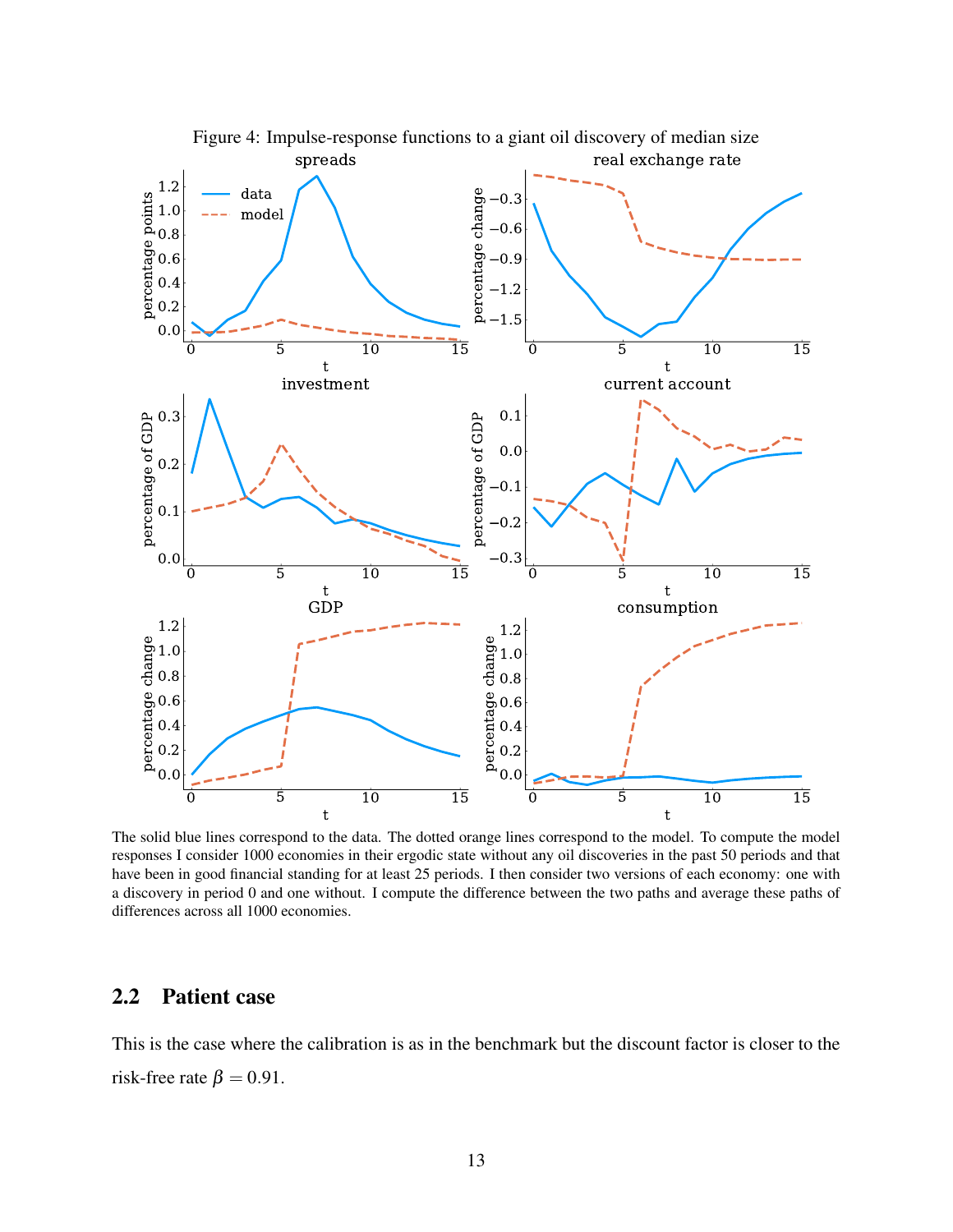

The solid blue lines correspond to the data. The dotted orange lines correspond to the model. To compute the model responses I consider 1000 economies in their ergodic state without any oil discoveries in the past 50 periods and that have been in good financial standing for at least 25 periods. I then consider two versions of each economy: one with a discovery in period 0 and one without. I compute the difference between the two paths and average these paths of differences across all 1000 economies.

#### 2.3 Options case

This is the case where the calibration is as in the benchmark but the government has the option to sell the price of oil for  $p = \max\{p_{oil,t}, \hat{p}_{oil}\}$  with  $\hat{p}_{oil} = 1$ .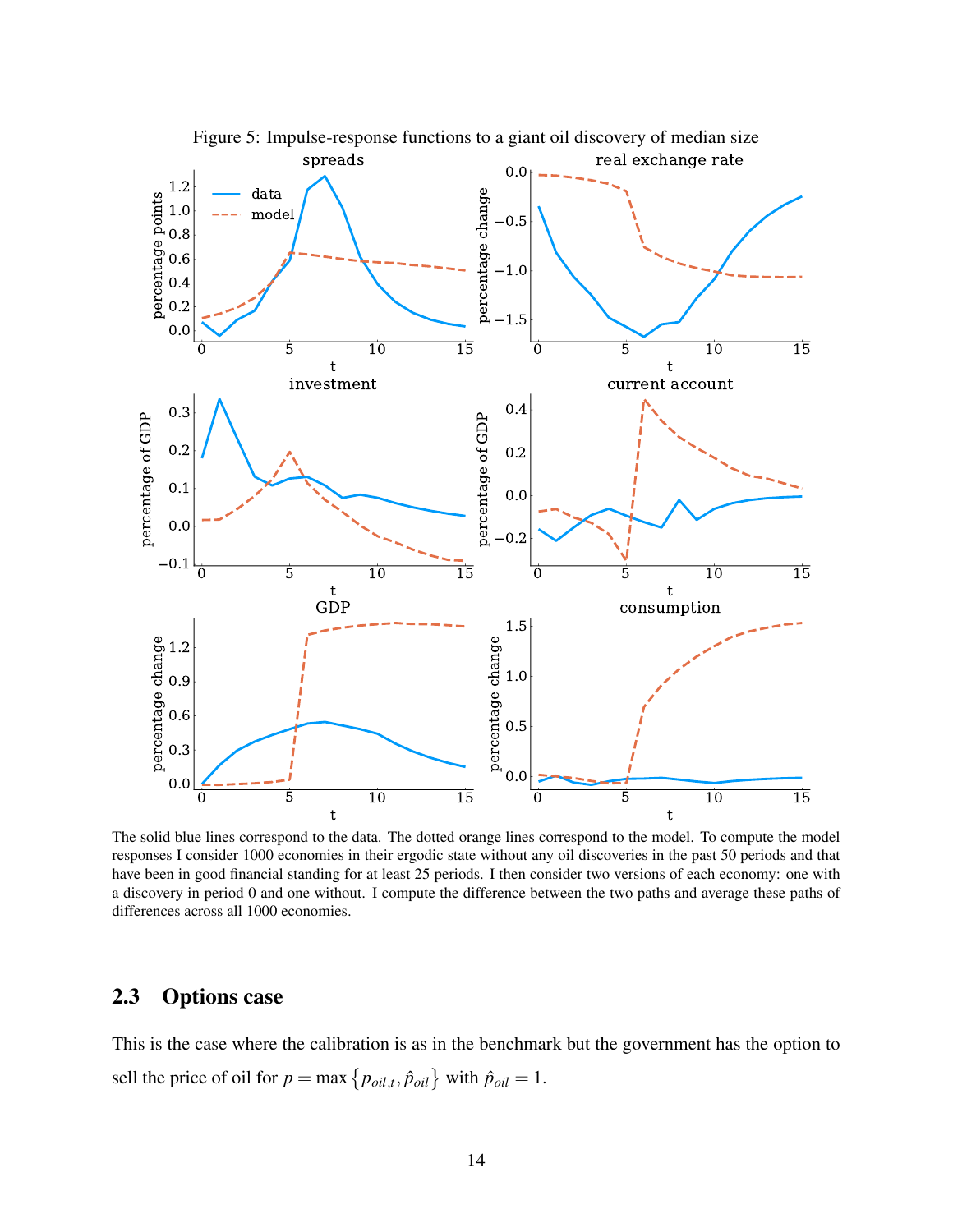

The solid blue lines correspond to the data. The dotted orange lines correspond to the model. To compute the model responses I consider 1000 economies in their ergodic state without any oil discoveries in the past 50 periods and that have been in good financial standing for at least 25 periods. I then consider two versions of each economy: one with a discovery in period 0 and one without. I compute the difference between the two paths and average these paths of differences across all 1000 economies.

### 2.4 High-persistence of price of oil

This is the case where the calibration is as in the benchmark but the price of oil is much more persistent ( $\rho_{oil} = 0.97$  up from  $\rho_{oil} = 0.94$ ).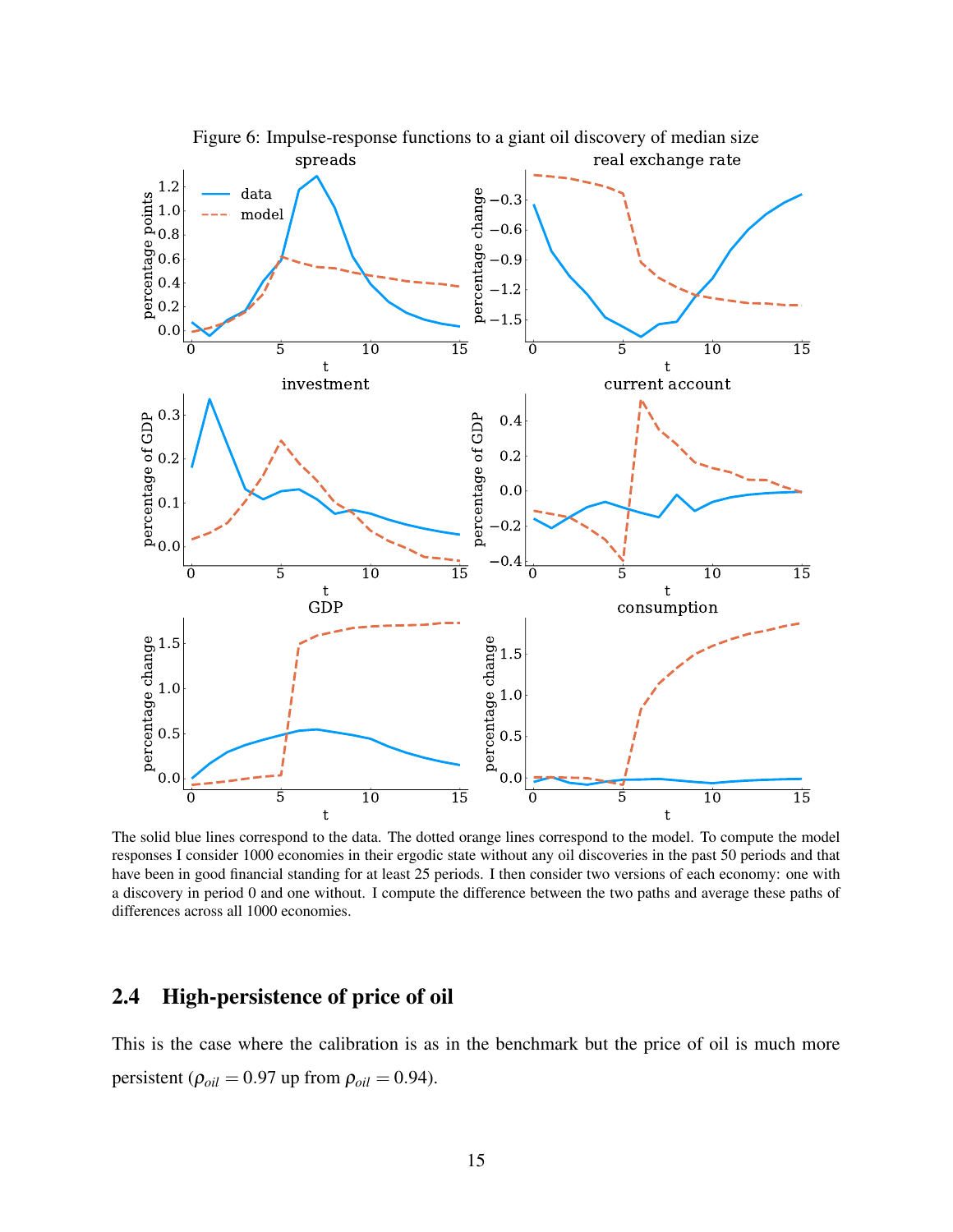

The solid blue lines correspond to the data. The dotted orange lines correspond to the model. To compute the model responses I consider 1000 economies in their ergodic state without any oil discoveries in the past 50 periods and that have been in good financial standing for at least 25 periods. I then consider two versions of each economy: one with a discovery in period 0 and one without. I compute the difference between the two paths and average these paths of differences across all 1000 economies.